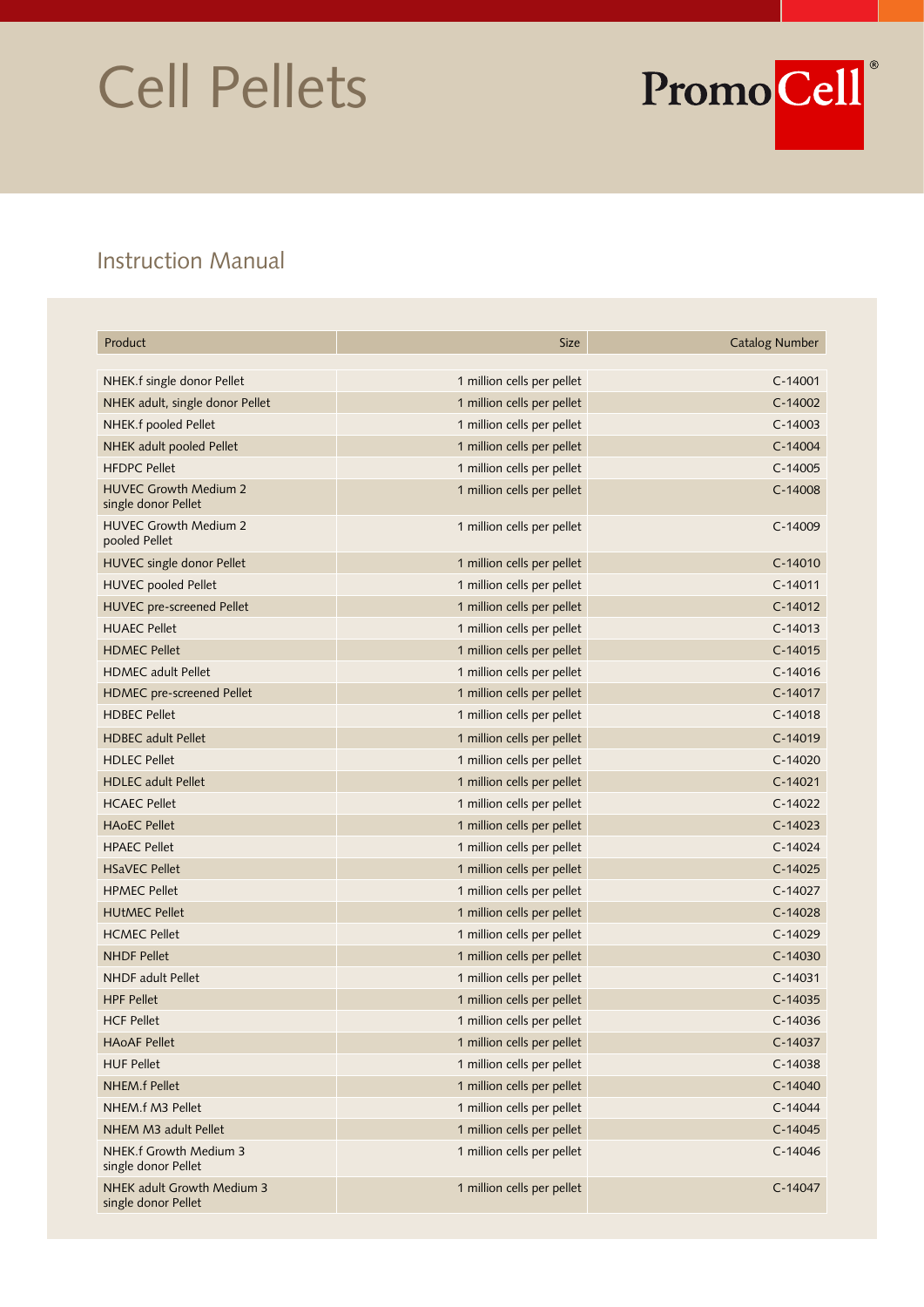| Product                                     | <b>Size</b>                | <b>Catalog Number</b> |
|---------------------------------------------|----------------------------|-----------------------|
|                                             |                            |                       |
| NHEK.f Growth Medium 3<br>pooled Pellet     | 1 million cells per pellet | $C-14048$             |
| NHEK adult Growth Medium 3<br>pooled Pellet | 1 million cells per pellet | $C-14049$             |
| <b>HUASMC Pellet</b>                        | 1 million cells per pellet | $C-14050$             |
| <b>HPASMC Pellet</b>                        | 1 million cells per pellet | $C-14051$             |
| <b>HCASMC Pellet</b>                        | 1 million cells per pellet | $C-14052$             |
| <b>HAOSMC Pellet</b>                        | 1 million cells per pellet | $C-14053$             |
| <b>HBSMC Pellet</b>                         | 1 million cells per pellet | $C-14055$             |
| <b>HTSMC Pellet</b>                         | 1 million cells per pellet | $C-14056$             |
| <b>HUtSMC Pellet</b>                        | 1 million cells per pellet | $C-14059$             |
| <b>SkMC Pellet</b>                          | 1 million cells per pellet | $C-14060$             |
| <b>HNEpC Pellet</b>                         | 1 million cells per pellet | $C-14062$             |
| <b>HBEpC Pellet</b>                         | 1 million cells per pellet | $C-14063$             |
| <b>HTEpC Pellet</b>                         | 1 million cells per pellet | $C-14064$             |
| <b>HSAEpC Pellet</b>                        | 1 million cells per pellet | $C-14065$             |
| <b>HREpC Pellet</b>                         | 1 million cells per pellet | $C-14067$             |
| <b>HRCEpC Pellet</b>                        | 1 million cells per pellet | $C-14068$             |
| <b>HCH Pellet</b>                           | 1 million cells per pellet | $C-14070$             |
| <b>HOB Pellet</b>                           | 1 million cells per pellet | $C-14071$             |
| <b>HWP subcutaneous Pellet</b>              | 1 million cells per pellet | $C-14072$             |
| <b>HWP</b> visceral Pellet                  | 1 million cells per pellet | $C-14073$             |
| <b>HCM Pellet</b>                           | 1 million cells per pellet | $C-14080$             |
| hMSC-BM Pellet                              | 1 million cells per pellet | $C-14090$             |
| hMSC-UC Pellet                              | 1 million cells per pellet | $C-14091$             |
| hMSC-AT Pellet                              | 1 million cells per pellet | C-14092               |
| hPC-PL Pellet                               | 1 million cells per pellet | $C-14095$             |
| hMNC-CB single donor Pellet                 | 1 million cells per pellet | $C-14096$             |
| hMoCD14+-PB single donor Pellet             | 1 million cells per pellet | $C-14110$             |
| hMNC-PB single donor Pellet                 | 1 million cells per pellet | $C-14098$             |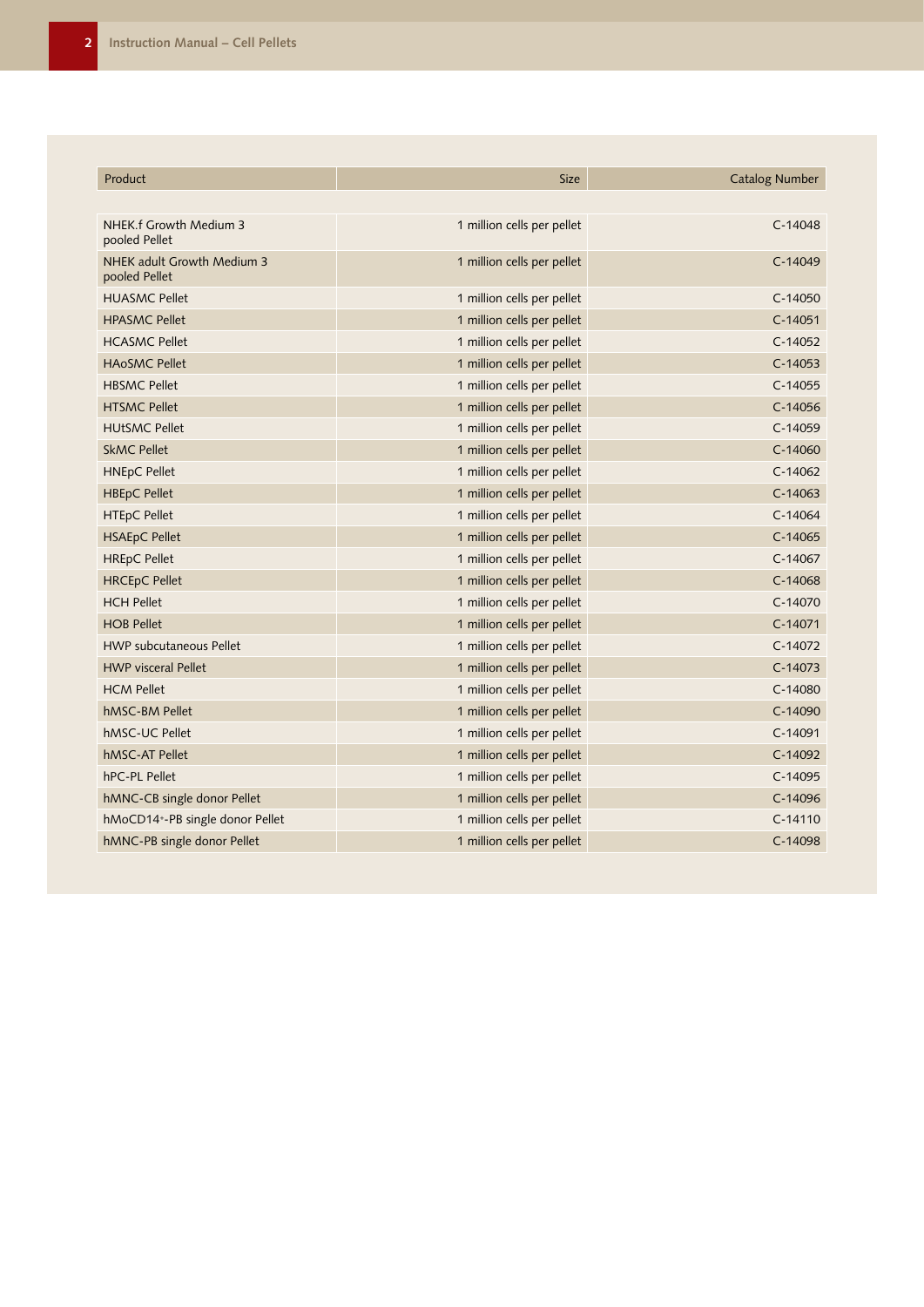#### **Product Description**

PromoCell Cell Pellets are stored in RNAlater® – an aqueous protection solution that rapidly permeates the cells and stabilizes cellular DNA, RNA, and proteins and protects them from degradation. This makes the PromoCell Cell Pellets very useful for a wide range of research applications like gene expression analysis, cell characterization studies, and protein characterization experiments.\*

**Note:** RNAlater® denatures proteins. Therefore, proteins will be suitable for e.g. Western blotting but not for applications that require native proteins.

Because of the density of RNAlater Solution, greater centrifugal forces are required to pellet cells. We recommend to transfer the content of the vial into a 15 ml conical tube, to add an equal volume of PBS and to spin down the cells at 5000 x g for 10 minutes at 4°C.

Each Cell Pellet is made from 1 million cells and is dissolved in 200 µl RNAlater®. The Cell Pellets are produced from released cell lots and have the same characteristics, i.e. expression profile or cell type specific antigens. On request, viable cells from the same lot are available for cultivation.

#### **Storage and Stability**

The Cell Pellets can be stored indefinitely at -20°C, and for up to 1 month at 4°C.

**Note:** The Cell Pellets will not freeze at -20°C. Always centrifuge product briefly before opening vial.

### **Quality Control**

Rigid quality control tests are performed for each lot of the corresponding cells. They are tested for cell viability, cell morphology, growth performance and for cell-type specific markers.

In addition, all cells have been tested for the absence of HIV-1, HIV-2, HBV, HCV, HTLV-1, HTLV-2 and microbial contaminants (fungi, bacteria, and mycoplasma).

# **Intended Use**

PromoCell Cell Pellets are for *in vitro*  research use only and not for diagnostic or therapeutic procedures.

## **Warning**

Although tested negative for HIV-1, HIV-2, HBV, HCV, HTLV-1 and HTLV-2, the cells – like all products of human origin – should be handled as potentially infectious. No test procedure can completely guarantee the absence of infectious agents.

#### **Follow appropriate safety precautions!**